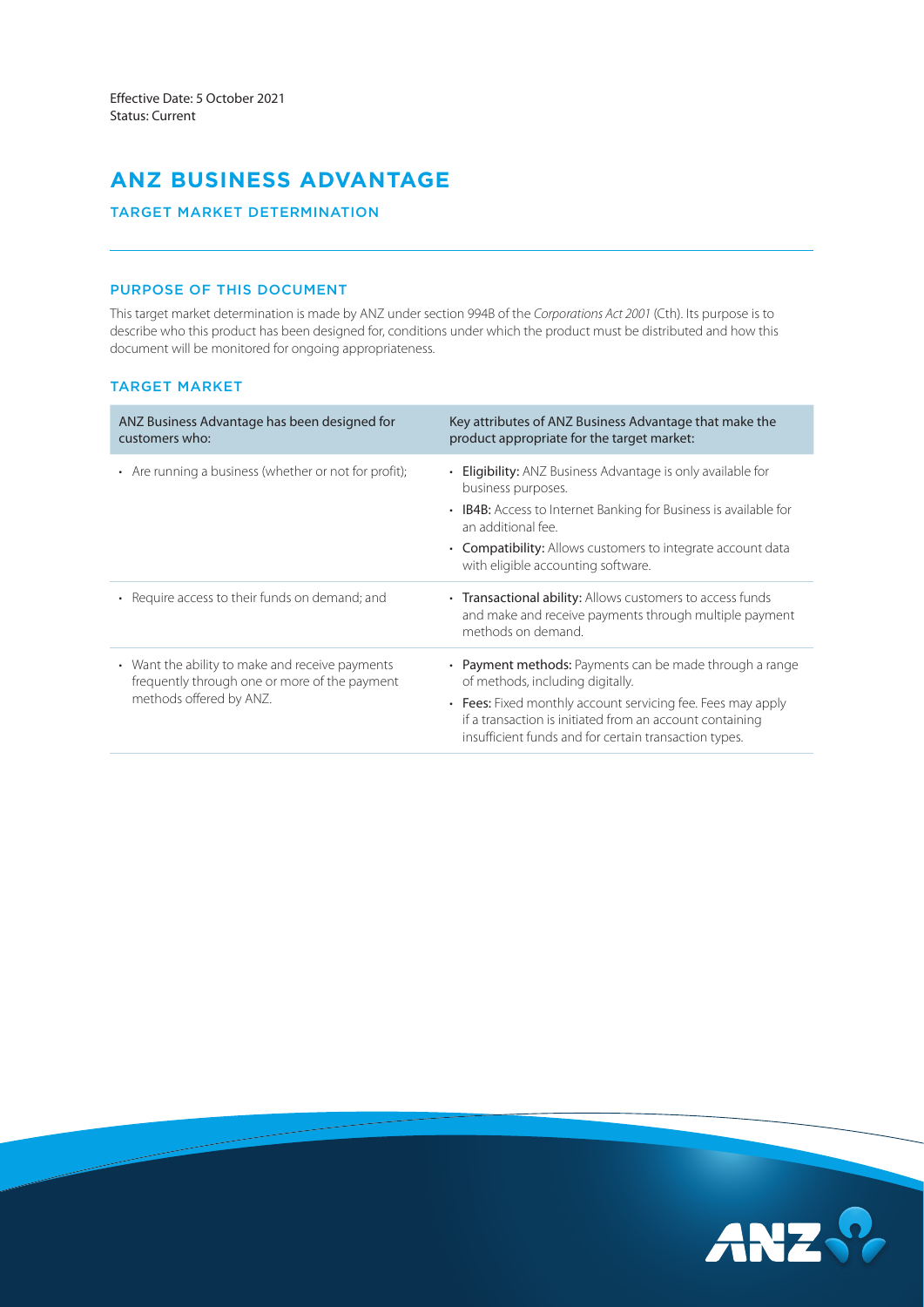# DISTRIBUTION CONDITIONS

ANZ applies the following conditions and restrictions to the distribution of ANZ Business Advantage so that the product is likely to be provided to customers in the target market.

|                             | Condition                                                                                                                                                                                                                                                                                                                                                                                                                                                                                     | Why do we do this?                                                                                                                                                                                                                                                                                                                                                                                   |
|-----------------------------|-----------------------------------------------------------------------------------------------------------------------------------------------------------------------------------------------------------------------------------------------------------------------------------------------------------------------------------------------------------------------------------------------------------------------------------------------------------------------------------------------|------------------------------------------------------------------------------------------------------------------------------------------------------------------------------------------------------------------------------------------------------------------------------------------------------------------------------------------------------------------------------------------------------|
| Channel                     | ANZ Business Advantage can only be provided to<br>customers through the following channels:<br>• ANZ Commercial;<br>• ANZ National Business Centre;<br>• ANZ Digital <sup>1</sup> ;<br>• ANZ Branches; and<br>• ANZ Private.<br>ANZ Business Advantage cannot be distributed by third<br>parties. Brokers may refer customers to ANZ, however only<br>authorised ANZ staff may decide to issue the product to a<br>customer.<br>1 This may include anz.com, ANZ App and ANZ Internet Banking. | So that ANZ only considers providing<br>ANZ Business Advantage if the<br>customer's application is received<br>through channels that are subject to<br>appropriate conditions, controls and/or<br>monitoring by ANZ.                                                                                                                                                                                 |
| Training &<br>Accreditation | ANZ Business Advantage can only be provided to<br>customers by ANZ directly or through the following<br>persons:<br>• Authorised ANZ staff who are accredited and trained.                                                                                                                                                                                                                                                                                                                    | So that:<br>• checks are conducted on matters like<br>qualifications and past conduct for<br>ANZ staff involved in the distribution of<br>ANZ products; and<br>• ANZ staff responsible for providing<br>products understand the distribution<br>process they are required to comply<br>with when distributing ANZ products,<br>as well as the legislative framework<br>relevant to their activities. |
| <b>Process</b>              | ANZ Business Advantage can only be provided to<br>customers by following ANZ's customer application and<br>product selection process, including making relevant<br>enquiries into the customer's product needs.                                                                                                                                                                                                                                                                               | So that enquiries are made to determine<br>whether the product meets the likely<br>needs, financial situation and objectives<br>of the customer.                                                                                                                                                                                                                                                     |